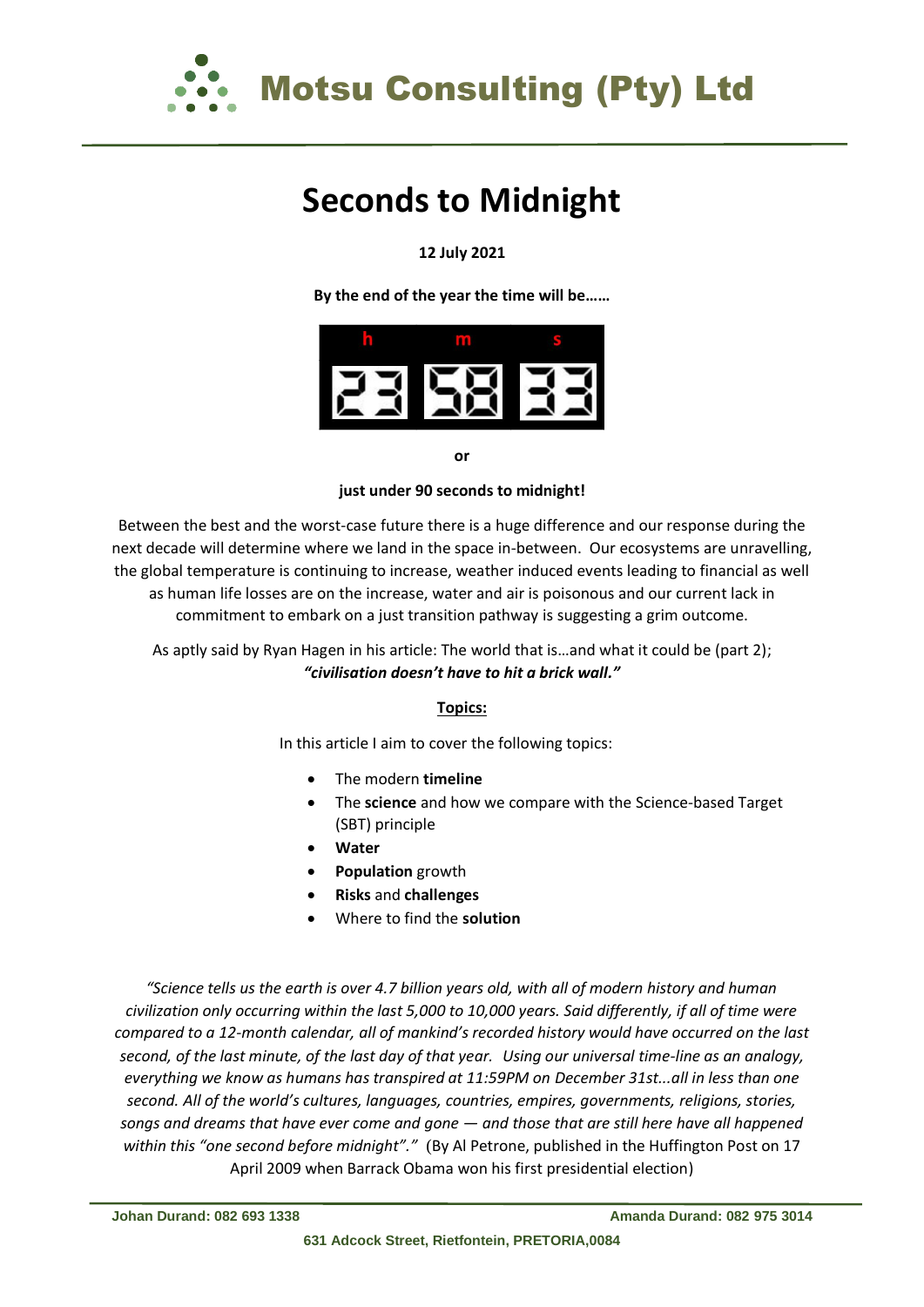# **Shifting to a more modern timeline**

I have adopted the timeline approach as quoted by Al Petrone above to a more recent timeline and thought it would be insightful to use the idea of a "climate change clock" to demonstrate our impact as humanity in context with modern times.

If we shift the timeline to the last 65 million years, we will experience the upper green bar in *figure 1* below.

65 million years ago mammals started to roam the planet and about 200 000 years ago human like creatures started to develop leading to about 11 000 years ago when mankind started to domesticate plants and animals. About 200 years ago, at the beginning of the 1800's, the industrial revolution started. If we choose to timeline this period to one week, the last 11 000 years of human domestication of the planet represents only 102 seconds of the 7 days, whilst the last 200 000 years represents 31 minutes.

The middle bar in *figure 1* below demonstrates the 200 000-year period since human-like existence, also over 7 days, representing the last 31 minutes of the upper green bar or timeline. In the bottom set of graphs in *figure 1* below it can be seen that the industrial era was only 10 minutes of the seven days to the year 2000, spanning the period 1800 to 2000. This means by the year 2000 we were sitting at 2½-minutes to midnight if we say the clock stops at 12:00 (midnight for the current day, or timeline "zero"). We are in the year 2021 and hence we are almost hallway through this 2½-minute period and by the end of this year, we are left with less than 90-seconds to midnight.



#### *Figure 1: A more modern set of timelines*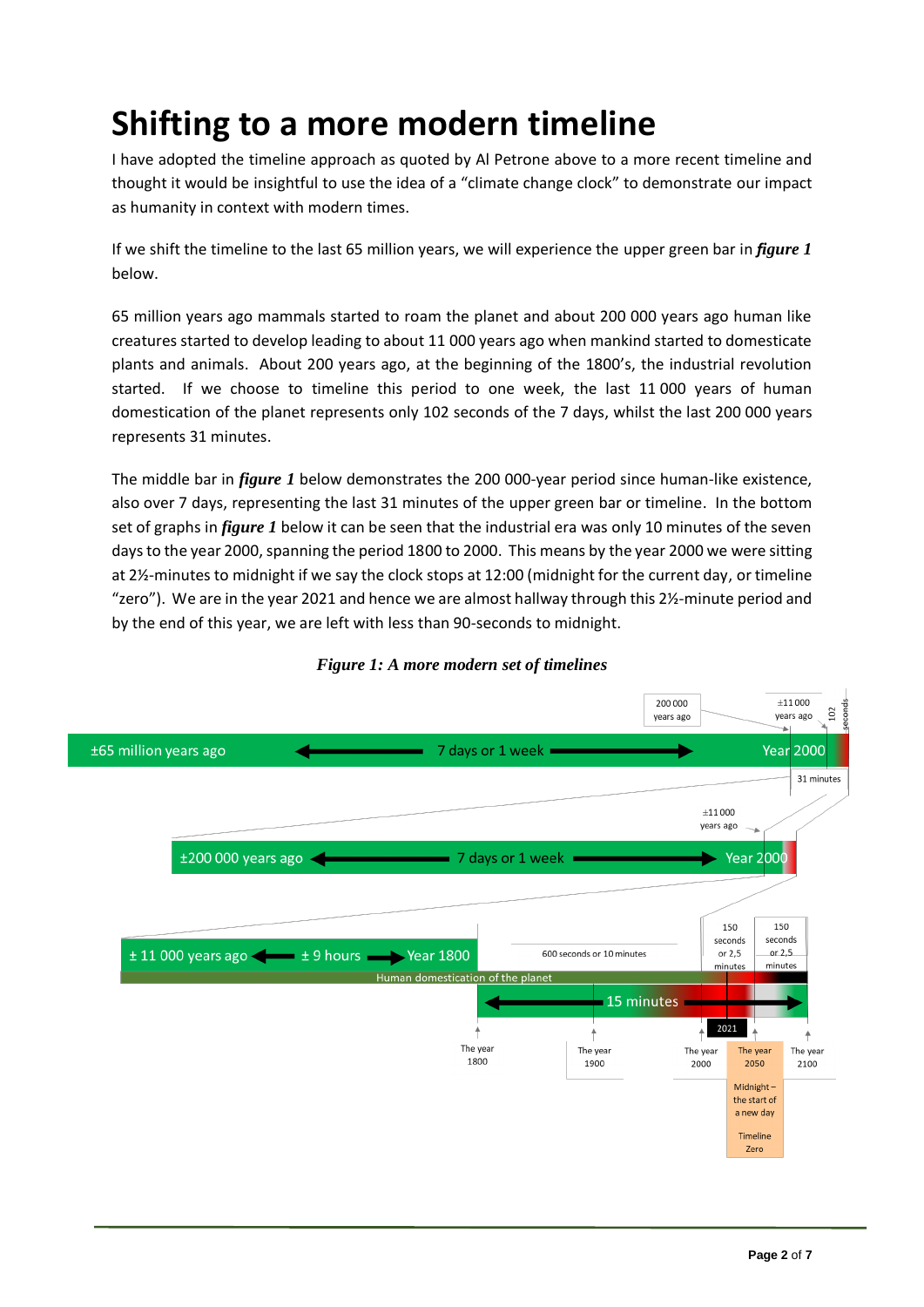The red inside the bars represents the negative impact of global warming due to the industrialisation occurring after the 1800's. In the bottom set of bars is a timeline bar representing the human domestication of the planet. If we are unsuccessful in managing the climate change risks, it will leave nothing further to domesticate or to (properly) survive beyond the second half of this century (represented by the black section in the bar).

If we are successful, the bottom bar in the third set of bars in *figure 1* above might be a realistic outcome where future generations will manage during the second half of this century to return the planet into in some level of normal balance.

The 6<sup>th</sup> mass extinction has begun, and scientists believe that even if no further babies are born, the human impact cannot be stopped on this extinction.

At 90 seconds to midnight, time is of the essence.

# **Timeline "Zero" and the Climate Change Clock**

**Timeline "Zero" is aligned with the Paris Agreement (COP 21)** to become carbon neutral and supporting the goal of keeping mean global temperature increase below 1,5°C.

**Timeline "Zero" is representing the moment of truth when future generations will measure**, look back at what we knew, and confirm the current generations' success, or lack of it.

**Timeline "Zero" is at midnight on the last day of 2050** whereafter a new day begins on a (hopefully) prosperous, just and equal existence of humanity in harmony with nature on this earth.



*Figure 2: The climate change clock*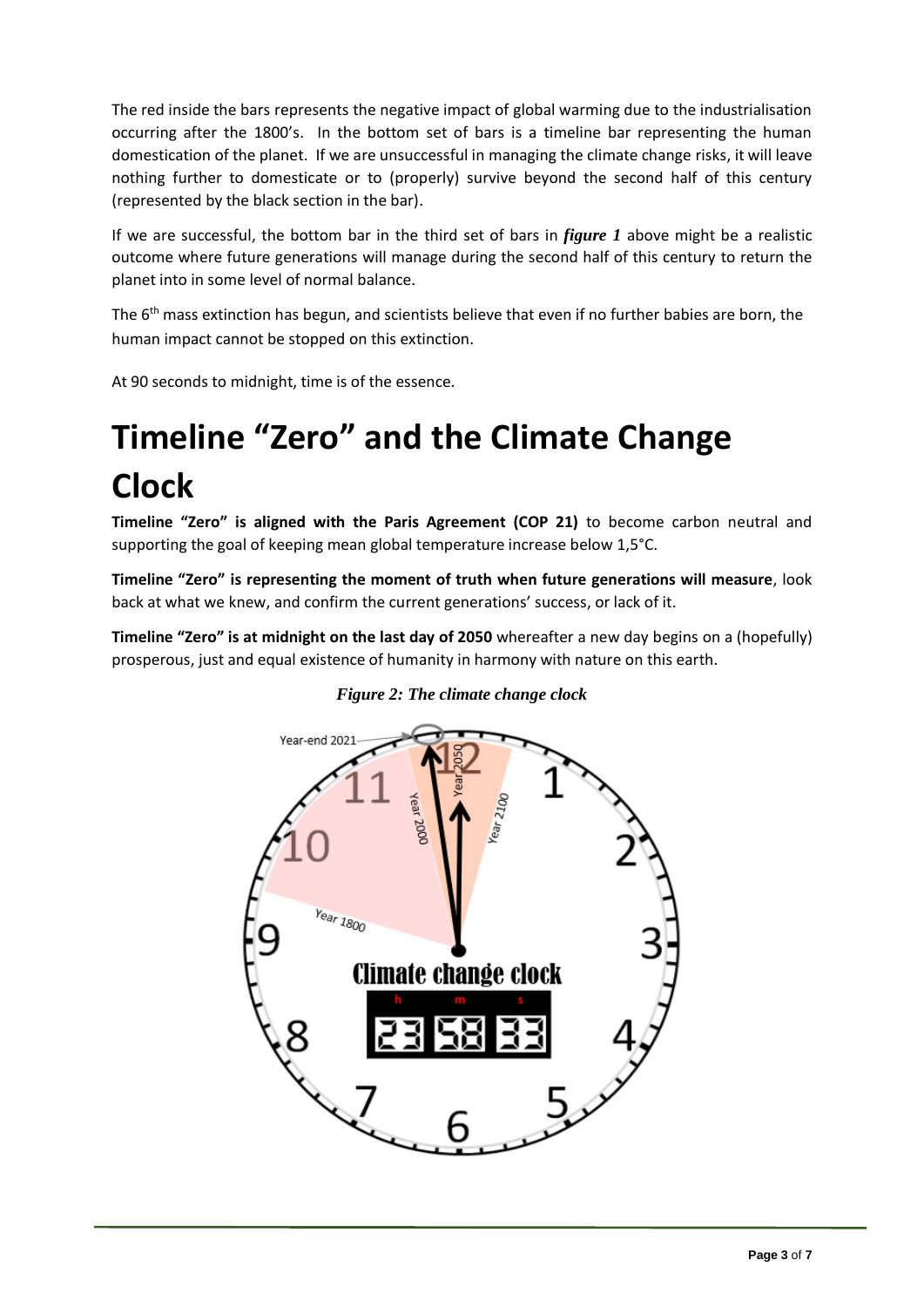### **The science**

The average temperature on the globe is rising since the 1900's and is commonly attributed to the Anthropocene epoch, caused by industrialisation. If this increase in temperature continues it will destroy large portions of habitable, agricultural and forest area leading to poor health, food and water scarcity, sea levels rising, loss of biodiversity, ultimately leading to economic, political and social instability.

Despite efforts, the limits of anthropogenic Greenhouse Gases (GHG) emissions continue to increase and under the current trajectories it is projected that mean average global temperature will increase between 3,7<sup>o</sup>C and 4,8<sup>o</sup>C by the end of the century (2100). In the Paris Agreement, generally referred to as COP 21, many national governments committed to limit temperature rise to well below 2<sup>o</sup>C and pursue efforts to limit temperature rise to 1,5<sup>o</sup>C.

Through science a carbon budget was calculated using 2010 as base year and is generally accepted as between 2 250 Giga Tonnes (GT) – 2 900 GT to prevent an increase exceeding  $1.5^{\circ}$ C – 2<sup>o</sup>C in mean global temperature. It is calculated that 1 890 GT of this budget has been used by 2010 and that human activity currently emits around 50 GT of GHG emissions per annum.

At the current rate and following the  $2^{\circ}$ C increase as guide, the carbon budget available in 2010 was 1 010 GT. At the current emission rate of 50 GT/annum [\(Greenhouse gas emissions -](https://ourworldindata.org/greenhouse-gas-emissions) Our World in [Data\)](https://ourworldindata.org/greenhouse-gas-emissions) we have a window of less than 10 years before the 2010 budget is depleted, implying depletion before 2030. **(***Using the timeline in figures 1 & 2 above, it is less than 30 seconds from now.)*

If we use 35 GT/annum as an average (roughly where *graph 1* below indicate we were emitting per annum in 2010) and maintain that, it means we have less than 20 years, implying less than 60 seconds from now (based on the climate clock in *figure 2* above).

### *Graph 1: Emission reduction pathways for 1,5⁰C and 2⁰C respectively and scaled versions of current data available for the World and South Africa respectively plotted on the suggested reduction pathways to see how these currently match with what is proposed through science*

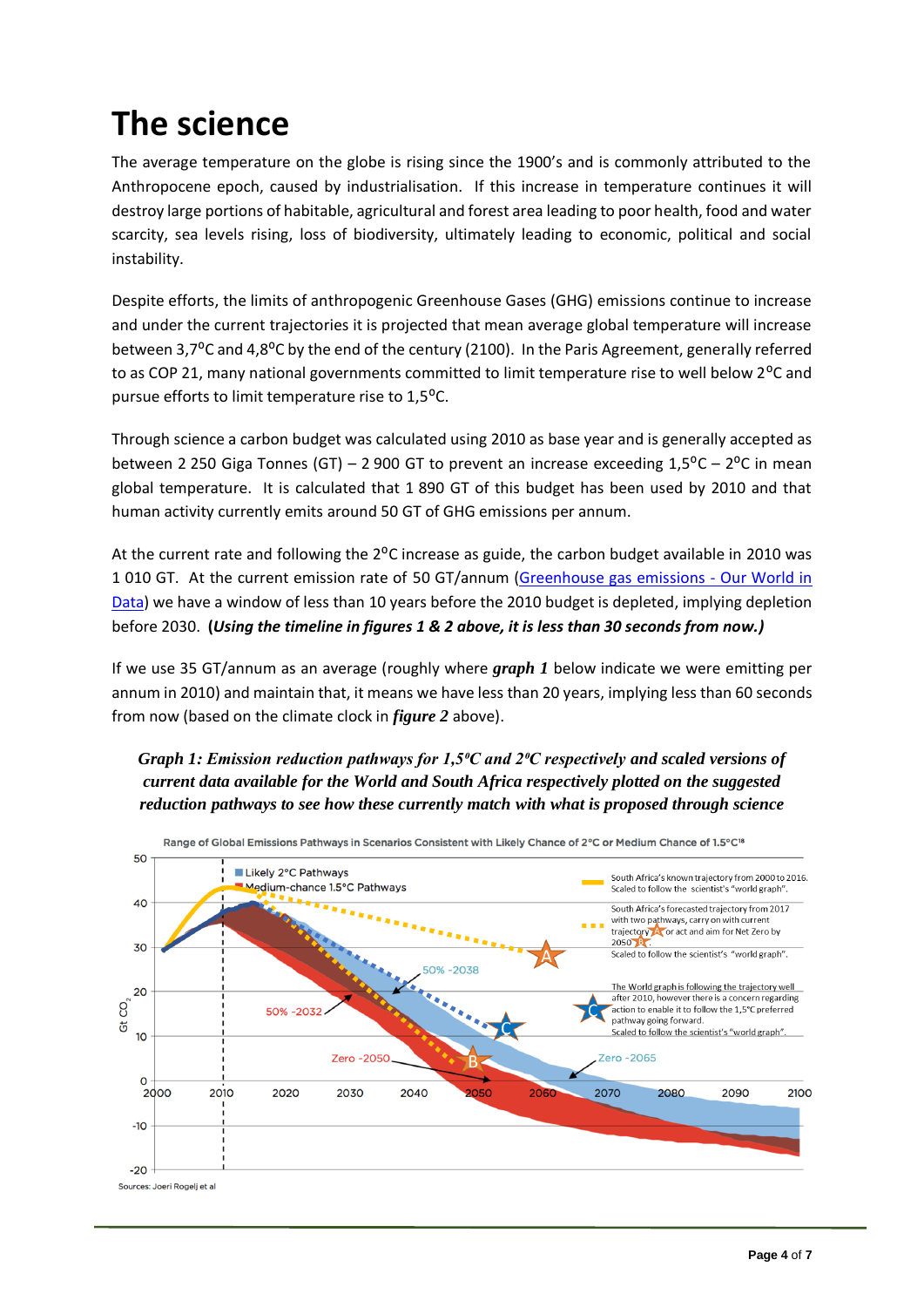The Science-based Target Initiative (SBTi) originated in collaboration between CDP (previously known as Carbon Disclosure Project), World Resources Institute (WRI), World Wide Fund for Nature (WWF) and United Nations Global Compact (UNGC). The initiative's overall aim was that by 2020, Sciencebased target (SBT) setting will be a standard business practice, embedding SBT's as a fundamental component of sustainability management practices. **Sadly, we missed this goal!**

### **Dare to compare**

I want to challenge you as reader to use *graph 1* above, rescale it and plot your company's annual scope 1, 2 & 3 GHG emissions on the graph, start with your 2010 emissions and see if you are on the appropriate decline pathway with your absolute GHG emissions and reflect on your contribution to your own success and future if you are not aligning with the science.

### **The Scope 3 emission scare**

In my experience I have found that scope 3 emissions are not respected appropriately, resulting in very little attention to it. We need to look at emissions in our whole value chain and for that reason I suggest that a proper preliminary screening is executed on your scope 3 emissions as I have found that it could be under-disclosed by as much as 16-times. The fact of the matter is, you have the responsibility to influence your whole value chain to ensure appropriate impact to affect a changed future outcome.

### **Water and climate change**

A 2°C increase in global temperature will result in a 4°C increase in South Africa, implying that droughts will in future be more severe and weather-related risks more impactful.

Through my own observations and assumptions, I concluded that roughly 8% of South Africa's surface is catching and feeding 50% of the country's surface water. Due to climate change, I expect that the 50% surface water volumes could reduce by 24 - 33%, implying we will have only 67 – 76% of the current volumes of surface water available if the balance of surface water can maintain its current volume availability.

South Africa imports water from the Lesotho highlands to Gauteng and through the highlands scheme the shortfall in the Vaal system is supplemented to serve the needs of amongst others, Gauteng. In 2015 the Lesotho Highlands Phase 2 agreements should have been signed, this was delayed and implying that Gauteng might be in a water deficit soon.

In May 2011 the CSIR warned the country with the following statement: *"The country's freshwater resources will be fully depleted by 2030 and unable to meet the needs of people, industry and our neighbours if we continue to exploit our water resources by following a 'business as usual' approach."*

# **Population growth**

We were at the beginning of the industrial revolution about 0,9 billion people on the planet and by the year 2000 we were around 6,1 billion people. In 2015, the United Nations predicted that the global population could surpass 11 billion by the end of the century. Last year, the UN revised these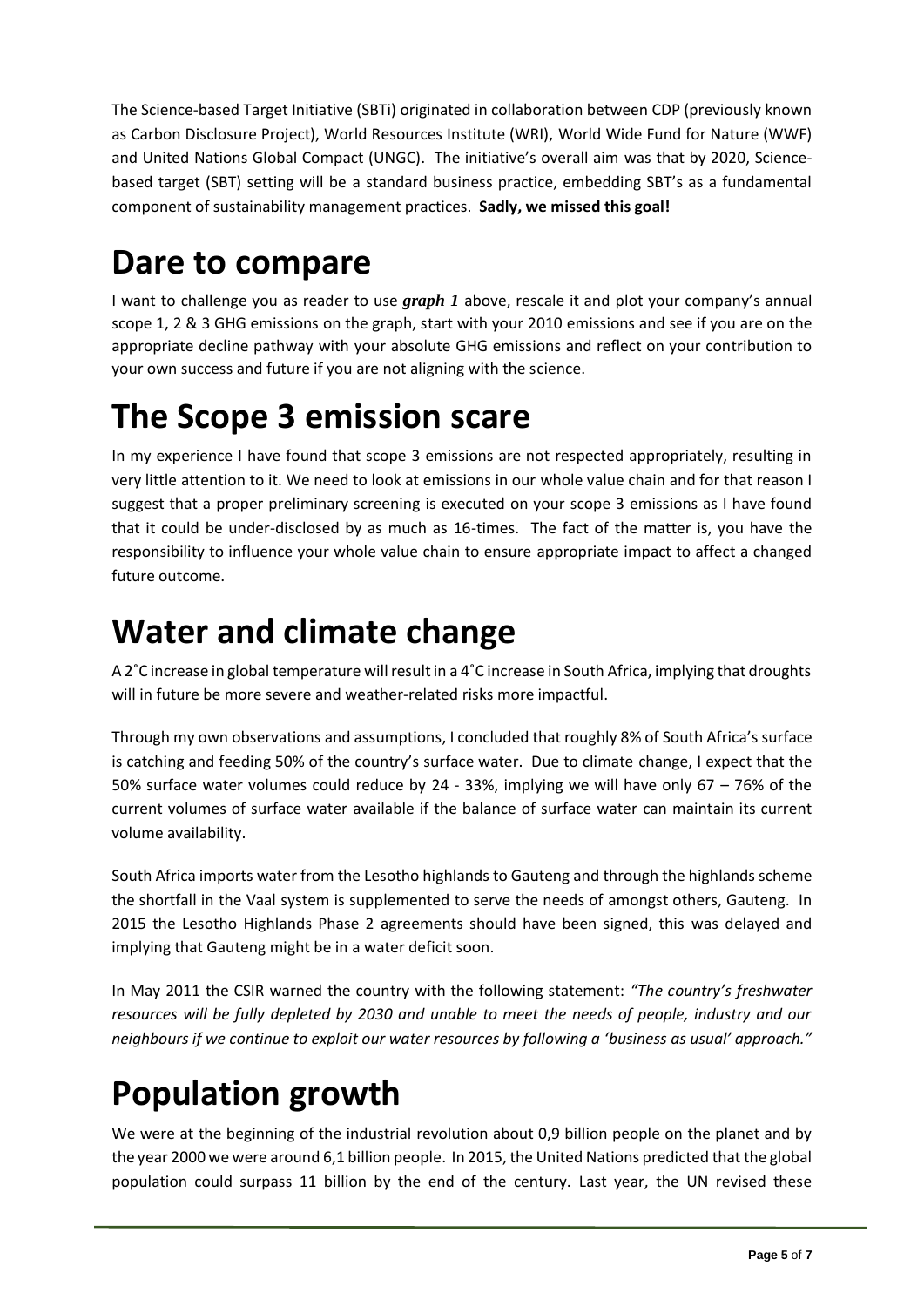estimates, but the numbers it came up with were still well above 10 billion. These regular projections from the UN have been the status quo—until now.

Plenty of signs have pointed to there being a population plateau, but recent research from the Institute for Health Metrics and Evaluation (IHME), published in The [Lancet,](https://www.thelancet.com/journals/lancet/article/PIIS0140-6736(20)30677-2/fulltext) suggests that the number of people on this planet may actually start to *shrink* well before the year 2100. [\(Visualizing the World](https://www.visualcapitalist.com/world-population-2100-country/)  [Population in 2100, by Country \(visualcapitalist.com\)\)](https://www.visualcapitalist.com/world-population-2100-country/)

According to *graph 2* below the South African population can still grow with 33% from the current around 60 million people, peaking at around 80 million in 2070-80 and then start to decline.



**Risks**

The combined effect of climate change and its inherent risks, a lack in action to justly transition, water scarcity and the population growth are some of the factors that will contribute to the potential unsustainability of our businesses and society-wide failure of value systems, prosperity, equality, education, food supply, job creation, etc.; all of this potentially leading to country or governmental instability or failure. The collective of the aforementioned will be devastating.

### **Pain points and solutions**

**Pain points:** I list some of the issues below; and some of the pain points that one might be faced with could be all or some of the following:

• A current state assessment, including a scenario analysis that will unpack the risks and opportunities, include a gap analysis, and collectively evolve into a long-term strategy.